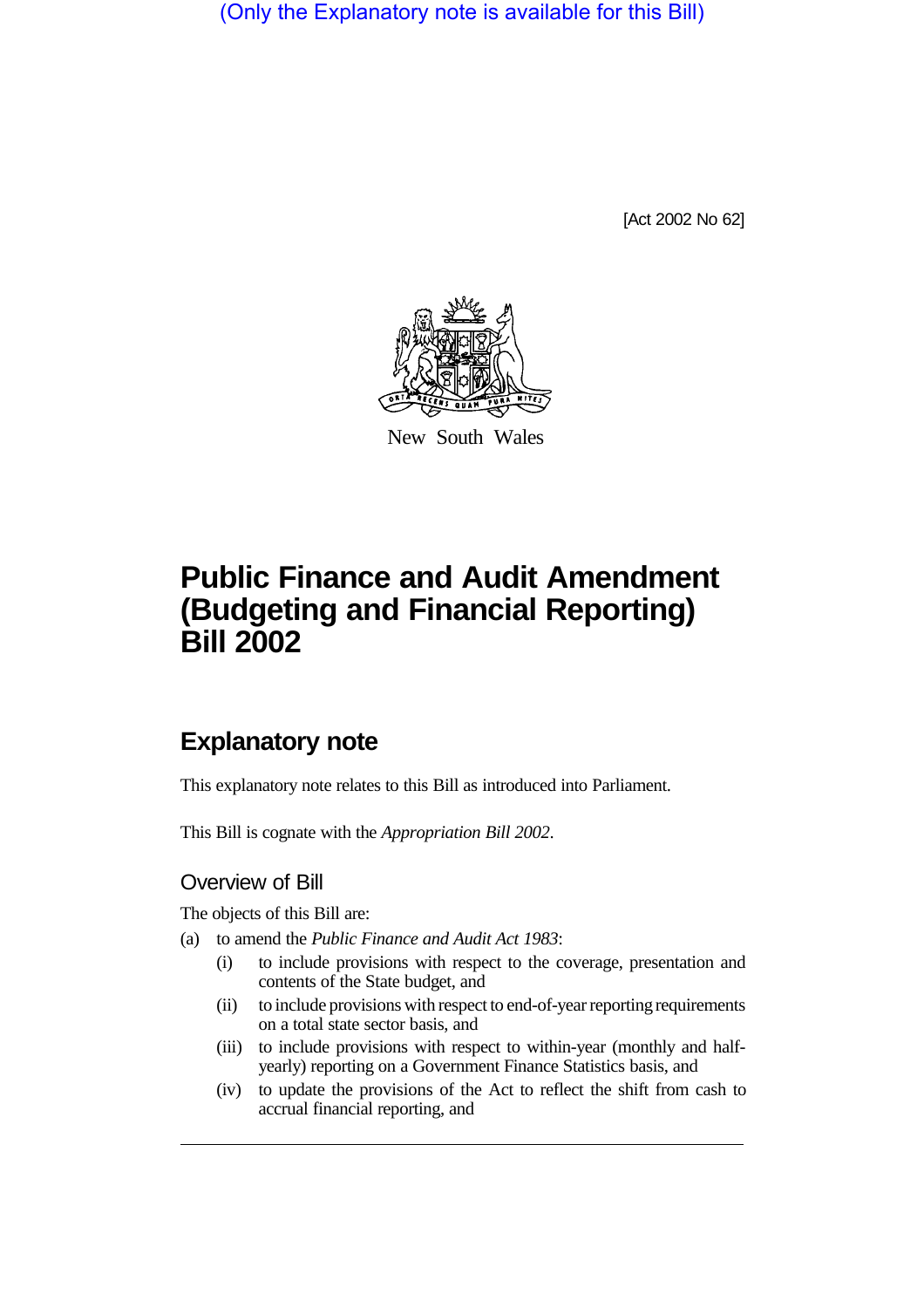Public Finance and Audit Amendment (Budgeting and Financial Reporting) Bill 2002 [Act 2002 No 62]

Explanatory note

- (b) to amend the *General Government Debt Elimination Act 1995*:
	- (i) to re-express the purpose of the Act to be to provide the framework for the conduct of New South Wales fiscal policy, with a view to maintaining financial results that are financially sustainable in the medium and long term, and
	- (ii) to clarify certain fiscal principles set out in the Act, and
	- (iii) to remove provisions that will now be included in the *Public Finance and Audit Act 1983* as referred to in paragraph (a) (i) and (ii) of this Overview, and
	- (iv) to require a further review of the Act after 5 years, and
- (c) by means of the amendments described in paragraphs (a) and (b) of this Overview, to streamline budgeting and financial reporting arrangements, to remove inconsistencies between those Acts and to create a common set of legislative requirements that fulfil the objectives of both Acts.

#### Outline of provisions

**Clause 1** sets out the name (also called the short title) of the proposed Act.

**Clause 2** provides for the commencement of the proposed Act on a day or days to be appointed by proclamation.

**Clause 3** is a formal provision giving effect to the amendments to the *Public Finance and Audit Act 1983* set out in Schedule 1.

**Clause 4** is a formal provision giving effect to the amendments to the *General Government Debt Elimination Act 1995* set out in Schedule 2.

### **Schedule 1 Amendment of Public Finance and Audit Act 1983**

**Schedule 1 [1]**inserts definitions of*Budget Papers* and *GFS* (Government Finance Statistics as reported by the Australian Bureau of Statistics) for the purposes of the Act.

**Schedule 1 [5]** substitutes section 6 which provides for the manner of, and time for, preparation of the Total State Sector Accounts. **Schedule 1 [4]** and **[6]** make consequential amendments.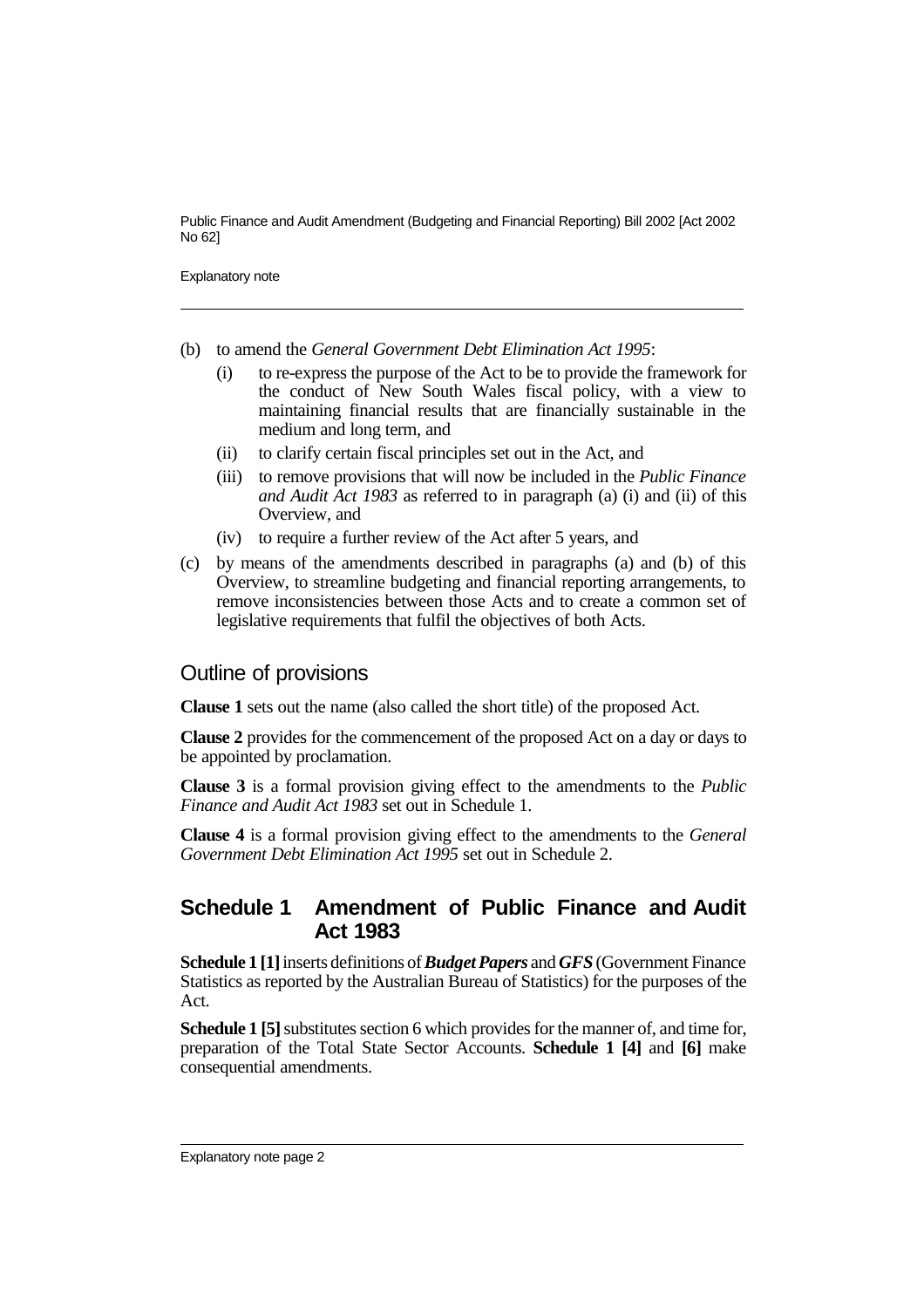Public Finance and Audit Amendment (Budgeting and Financial Reporting) Bill 2002 [Act 2002 No 62]

Explanatory note

**Schedule 1 [2]**, **[3]**, **[8]**, **[10]**, **[11]**, **[13]**, **[14]**, **[16]** and **[17]** remove the requirement to prepare the accounts known as the Public Accounts, which cover the general government sector, in light of the intention to prepare financial information concerning the total state sector in accordance with Australian Accounting Standards.

**Schedule 1 [7]** substitutes section 8 to provide for within-year reporting requirements. The substituted section replaces and updates the provisions of Part 5 (Within-year reporting requirements) of the *General Government Debt Elimination Act 1995* (which are repealed by **Schedule 2 [6]**). It will require the Treasurer to publicly release:

- (a) a monthly statement setting out the budget time projections and year-to-date balances for the major GFS aggregates disclosed in the Budget, and
- (b) a half-yearly review, by 31 December, containing:
	- (i) GFS budget time projections for the current financial year and an explanation of any significant variation in major aggregates from those budget time projections, and
	- (ii) revised forward estimates, for major GFS aggregates, over 3 years, and
	- (iii) the latest economic projections for the current financial year and an explanation of anysignificant variation from the budget time projections contained in the Budget Papers.

**Schedule 1 [9]** substitutes section 27A and inserts proposed sections 27AA and 27AB into the Act. The substituted and proposed sections substantially replace and update the provisions of Part 4 (Budget coverage, presentation and contents) of the *General Government Debt Elimination Act 1995* (which are repealed by **Schedule 2 [6]**). The substituted section 27A sets out the principles in accordance with which the Budget is to be presented. Proposed section 27AA prescribes Budget content. Proposed section 27AB specifies the time at which the Budget Papers for a financial year are to be tabled in the Legislative Assembly. **Schedule 1 [20]** provides that the substituted section 27A and proposed section 27AA do not apply to the budget for the 2002–03 financial year.

**Schedule 1 [12]** brings forward, from 15 November to 22 October, the latest date by which the Auditor-General is to transmit to the Treasurer the Total State Sector Accounts and the Auditor-General's opinion whether the accounts are properly drawn up.

**Schedule 1 [15]** brings forward, from 30 November to 31 October, the latest date by which the Treasurer is to present the Total State Sector Accounts and the Auditor-General's opinion to the Legislative Assembly.